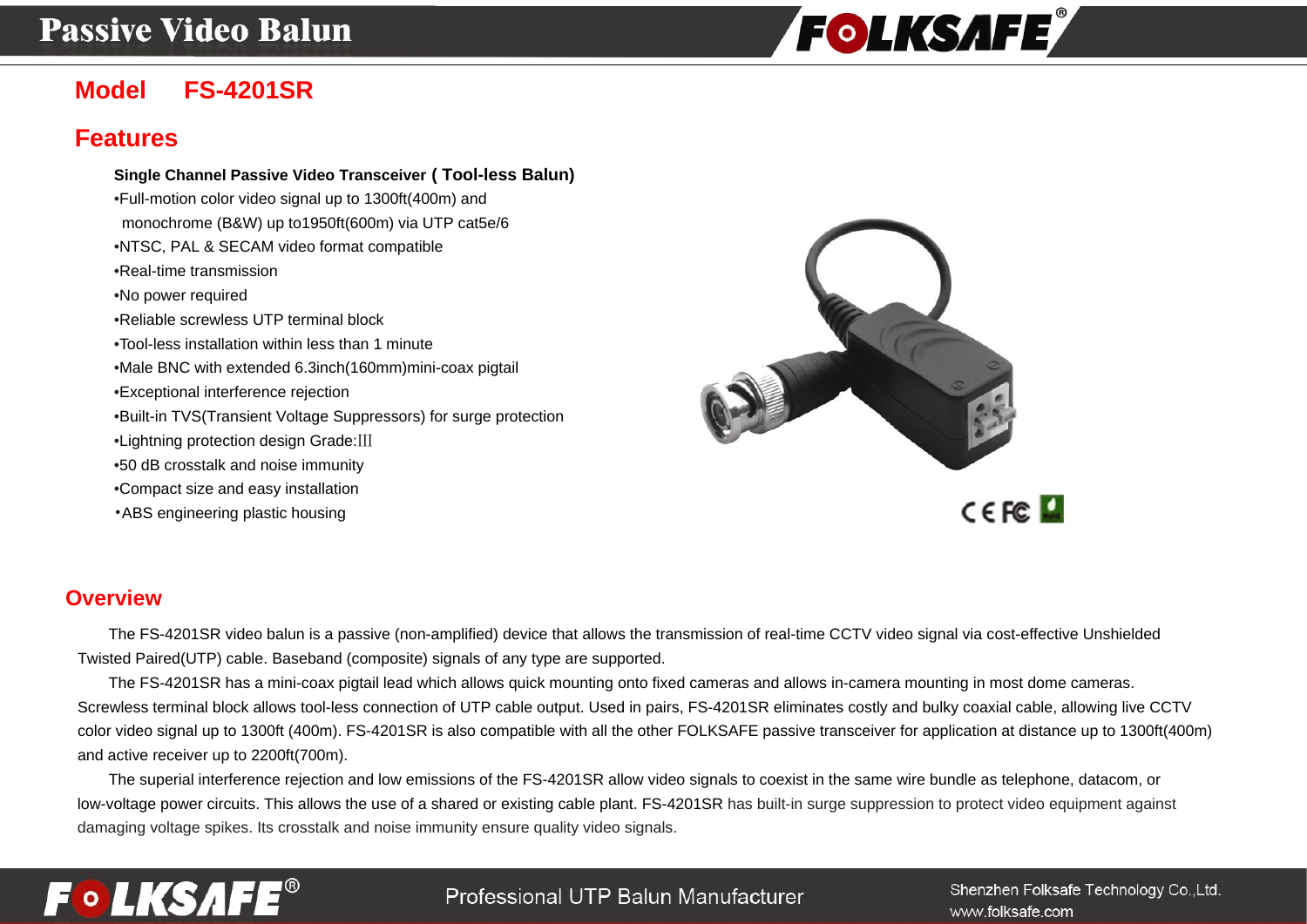# **Passive Video Balun**



## **Applications**

- Security Monitoring System
- Multimedia Network Teaching System
- Medical Monitoring Display System
- Industrial Automation Control System
- Banking, securities, financial information display system
- Remote Network Server Monitoring
- Department Store Security
- Casino Security
- Hospitals, Airports and banks
- School Campuses

## **Wire and Cable Recommendations**

FS-4201SR is recommended to use with Unshielded Twisted Paired (UTP) wiring from 24AWG through 22AWG..Individually shielded pairs should be avoided, as they reduce the operating range of the systems drastically. Multi-pair cable (25-pair or more) with an overall shield are acceptable. Video signals can coexist in the same wire bundle as telephone, datacom, or low-voltages power circuits. While video may be routed through telephone punch-down block terminals, any bridge-taps, also called T-taps and any resistive, capacitive or inductive devices MUST BE removed from the pair.

For more specific information regarding wire types, gauges and proper installation techniques, please contact us for technical assistance.



Shenzhen Folksafe Technology Co., Ltd. www.folksafe.com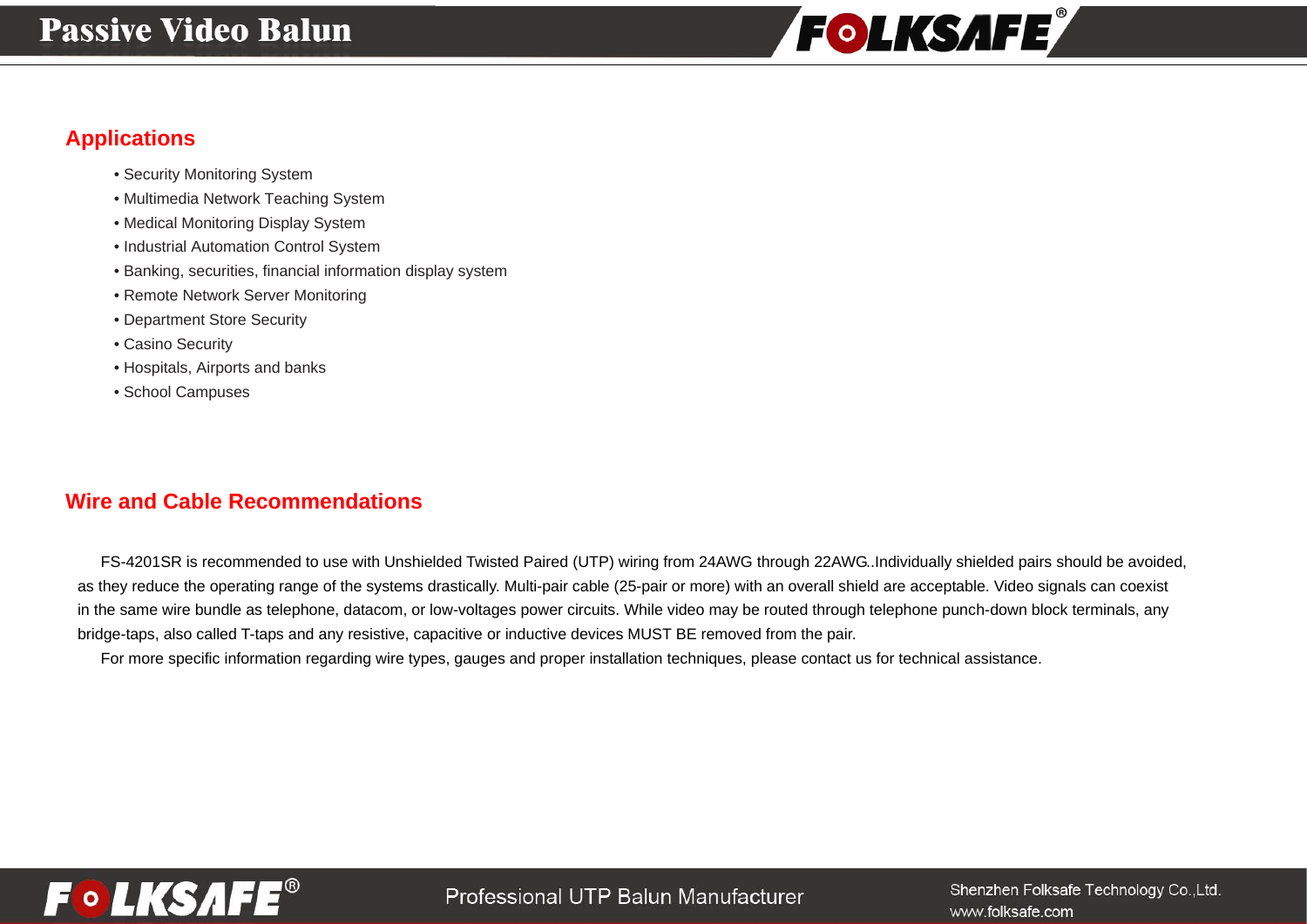

## **Technical Specifications**

| Model               |                                         | <b>FS-4201SR</b>                                                              |
|---------------------|-----------------------------------------|-------------------------------------------------------------------------------|
| <b>Product Name</b> |                                         | Single Channel Passive Video Transceiver                                      |
| Applied Devices     |                                         | CCTV cameras, monitors, DVR, switchers, IP encoders, and other CCTV equipment |
| Video               | Video Format                            | PAL, NTSC, SECAM                                                              |
|                     | <b>Operating Frequency</b>              | DC to 5MHz                                                                    |
|                     | <b>Max Distance</b>                     | UTP Category 5e (24AWG) Color: 1300ft(400m) B&W: 1950ft(600m)                 |
|                     | Common-mode/Differential-mode rejection | 15 KHz to 5 MHz<br>60 dB typ                                                  |
|                     | Impedance                               | Coax, Male BNC<br>75 ohms                                                     |
|                     |                                         | UTP, screwless terminal block 100 ohms                                        |
|                     | Attenuation                             | $0.5$ dB typ                                                                  |
| Wire Type           | Network Wiring                          | One Unshielded Twisted Pair (for each video signal) 24-16 AWG (0.5-1.31mm)    |
|                     | Category Type                           | 2 or better                                                                   |
|                     | Impedance                               | $100 \pm 20$ ohms                                                             |
|                     | DC Loop Resistance                      | 52 ohms per 1,000ft (18 ohms per 100m)                                        |
|                     | <b>Differential Capacitance</b>         | 19 pF/ft max (62 pF/m max)                                                    |
| Power               |                                         | No external power required                                                    |
| Connector           | Video input/output                      | Male BNC connector                                                            |
|                     | Video input/output                      | screwless terminal block                                                      |
| Protection          | <b>Surge Protection</b>                 | Built-in Transient Voltage Suppressor(TVS)                                    |
|                     | Antistatic                              | <b>YES</b>                                                                    |
| Mechanical          | Dimensions(L*W*H)                       | 38*18*18mm (BNC connector & cable excluded)                                   |
|                     | Housing                                 | ABS engineering plastic                                                       |
|                     | <b>Body Color</b>                       | <b>Black</b>                                                                  |
|                     | Net Weight                              | 40 <sub>g</sub>                                                               |
| Environmental       | <b>Operating Temperature</b>            | $-25^{\circ} \sim 75^{\circ}$ C                                               |
|                     | <b>Relative Humidity</b>                | 0~95% (non-condensing)                                                        |
|                     | Storage Temperature                     | $-40^{\circ}$ ~ 150° C                                                        |



Shenzhen Folksafe Technology Co.,Ltd. www.folksafe.com